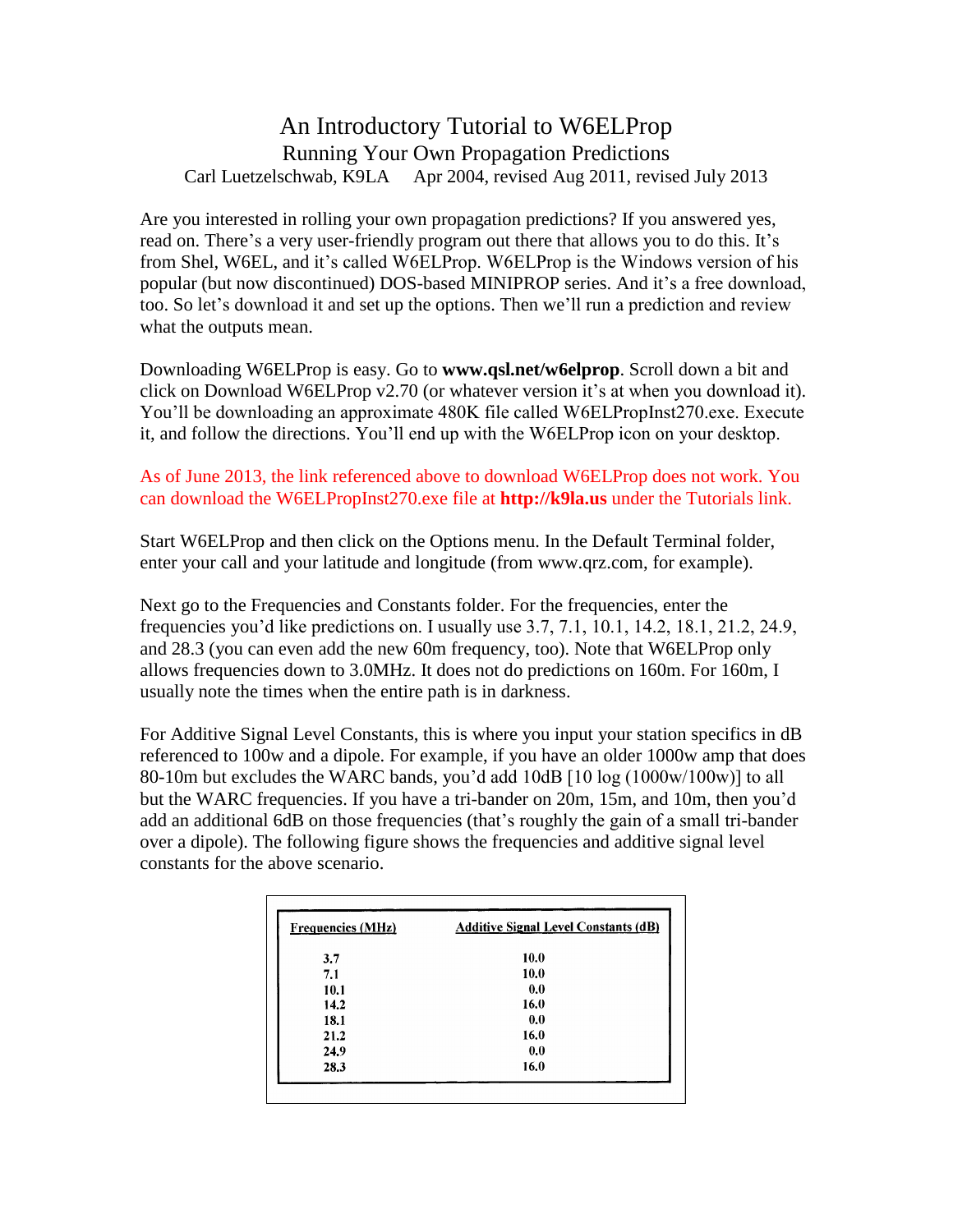In the Prediction Parameters folder, go with Minimum Radiation Angle  $= 1.0$  degree (use higher values if your QTH is blocked at low elevation angles), Noise Bandwidth  $=$ 3000Hz for SSB (use 500Hz for CW), Signal Level Suppression Threshold = 0dB, Man- Made Noise Environment as dictated by your QTH (mine is Rural), and put a check in the Suppress Zero-Availability Predictions box.

In the User Preferences folder, go with Sunspot Number for the Primary Solar Index, Signals Levels for the Primary Signal Display, UTC for Time Display, 3 minutes for map Auto Upgrade Interval, and Low for Frequency Map Resolution.

Now click on the Save My Settings and Exit button. Don't forget to do this! You should now be back at the main screen.

Click on the Predictions menu. Then select On-Screen. Hit "enter", and the default call, latitude, and longitude that you entered earlier should show up on the left side of the window as Terminal A. For this example, my default data will be used.

Let's run a prediction to Argentina. If you don't know the prefix, click on Select from Atlas and select Search by Name. Scroll down until you see Argentina. Highlight it, and then click OK. The prefix, the latitude, the longitude, and the name should show up as Terminal B. For a Date, let's go with December then click OK. The prefix, the latitude, the longitude, and the name should show up as format MM/DD/YY.

For Solar Index, earlier we selected Sunspot Number as the Primary Solar Index. The smoothed sunspot number should be entered here. Since the smoothed sunspot number is a 13-month running average centered on the desired month, the official smoothed sunspot number is 7 months behind real time. So how do we find the predicted smoothed sunspot number for December 2003 (or for any future month)? One method is to go to sec.noaa.gov/ftpdir/weekly/Predict.txt and use the value in the left-most column (which is the PREDICTED smoothed sunspot number) for December 2003. From that table, we'll enter 47 for the Solar Index. Note that the data o is the PREDICTED smoothed sunspot number) for December 2003. From that table, solar flux. So if we had chosen Solar Flux as our Primary Solar Index, we could have entered a smoothed solar flux.

Why should we use the smoothed sunspot number (or smoothed solar flux) and not the daily solar flux? To develop the model of the ionosphere for our propagation predictions, solar data was compared to ionosphere data. The best correlation was between the smoothed sunspot number (or smoothed solar flux) and monthly median ionospheric parameters. Thus the model was designed to take a smoothed solar index. The "monthly" median" aspect means that our predictions are statistical in nature. We'll get into that a little bit later.

For the K Index, enter -1, which indicates the predictions will be for an average K index.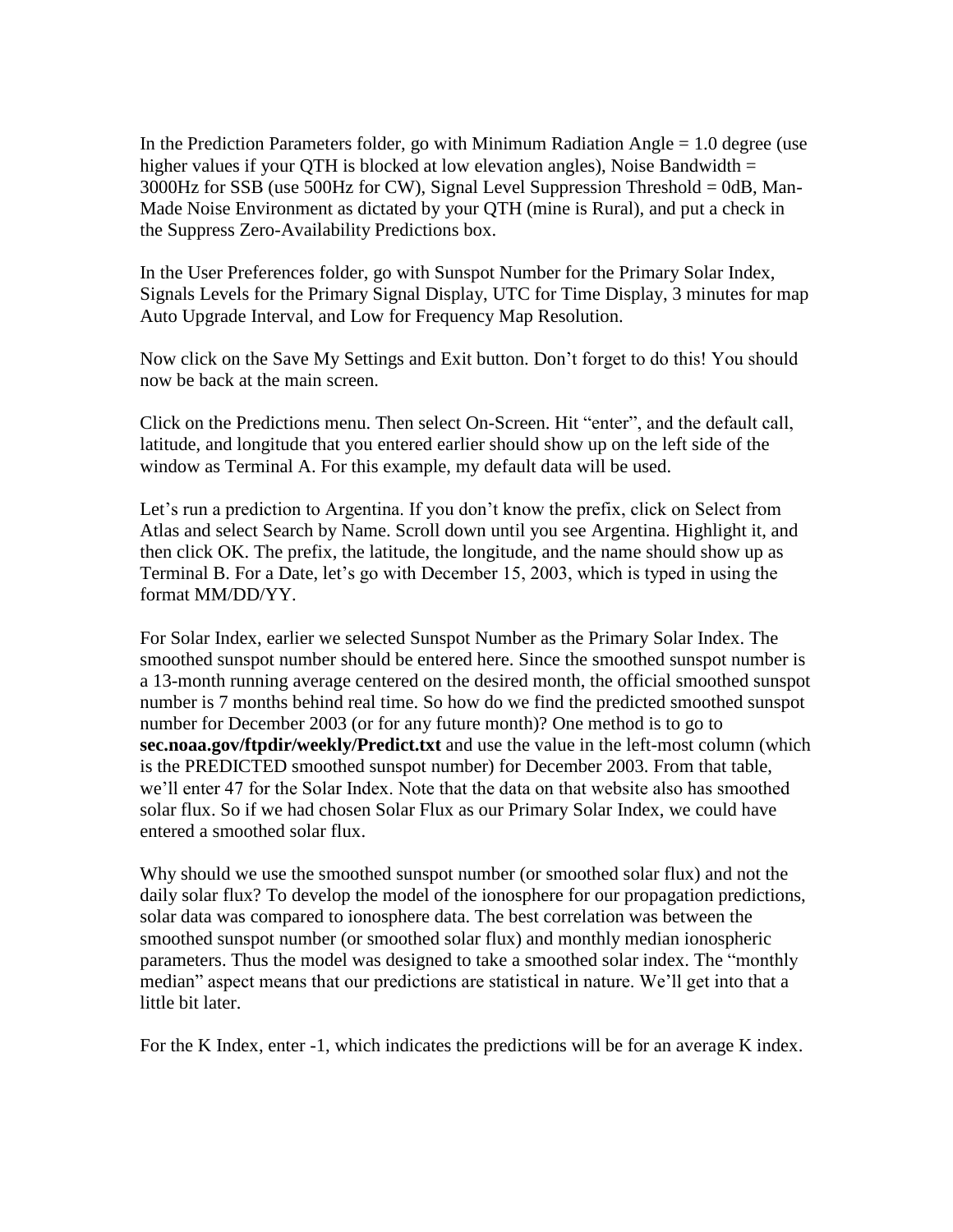Now click on OK. After a couple seconds, you should see data specific to the chosen path - the latitude and longitude of both terminals, sunrise and sunset for both terminals, the bearings, and the short and long path lengths. Click on Show Predictions and you should have a screen full of data like the following.

| TERMINAL A: 41.00 N 85.40 W K9LA<br>TERMINAL B: 36.50 S 61.00 W Argentina<br>SSN: 47.0 Flux: 103.2 K: Average |                        |                   |                       |                                              |             | Sunrise/Set: 0847/2311 UTC          |              | Sunrise/Set: 1302/2212 UTC Bearing to B: 160.3 deg<br>Bearing to A: 341.6 deg<br>Path Length: 8970 km |  |
|---------------------------------------------------------------------------------------------------------------|------------------------|-------------------|-----------------------|----------------------------------------------|-------------|-------------------------------------|--------------|-------------------------------------------------------------------------------------------------------|--|
|                                                                                                               |                        |                   |                       | SIGNAL LEVELS IN dB ABOVE 0.5 µV<br>14.2 MHz |             | 18.1 MHz 21.2 MHz 24.9 MHz 28.3 MHz |              |                                                                                                       |  |
| <b>UTC</b><br>MUF<br>0000 12.3                                                                                | 3.7 MHz<br>51 A        | $7.1$ MHz<br>48 A | 10.1 MHz<br>45 A      | 48 D                                         |             |                                     |              |                                                                                                       |  |
| 0030 11.1                                                                                                     | 51 A                   | 48 A              | 45 B                  | 48 D                                         |             |                                     |              |                                                                                                       |  |
| 0100 10.8                                                                                                     | 40 A                   | 48 A              | 45 B                  | 48 D                                         |             |                                     |              |                                                                                                       |  |
| 0130 10.5                                                                                                     | 53 A                   | 48 A              | 45 B                  | 48 D                                         |             |                                     |              |                                                                                                       |  |
| 0200 10.4                                                                                                     | 53 A                   | 48 A              | 45 B                  | 48 D                                         |             |                                     |              |                                                                                                       |  |
| 0230 10.4                                                                                                     | 53 A                   | 48 A              | 45 B                  | 48 D                                         |             |                                     |              |                                                                                                       |  |
| 0300 10.5                                                                                                     | 53 A                   | 48 A<br>48 A      | 45 B<br>45 B          | 48 D<br>48 D                                 |             |                                     |              |                                                                                                       |  |
| 0330 10.6<br>0400 10.8                                                                                        | 53 A<br>$53^{\circ}$ A | 48 A              | 45 B                  | 48 D                                         |             |                                     |              |                                                                                                       |  |
| 0430 10.4                                                                                                     | 53 A                   | 48 A              | 45 B                  | 48 D                                         |             |                                     |              |                                                                                                       |  |
| 0500 10.7                                                                                                     | 53 A                   | 48 A              | 45 B                  | 48 D                                         |             |                                     |              |                                                                                                       |  |
| 0530 11.0                                                                                                     | 53 A                   | 48 A              | 45 B                  | 48 D                                         |             |                                     |              |                                                                                                       |  |
| 0600 11.0                                                                                                     | 53 A                   | 48 A              | 45 B                  | 48 D                                         |             |                                     |              |                                                                                                       |  |
| 0630 11.1                                                                                                     | 53 A                   | 48 A              | 45 A                  | 48 D                                         |             |                                     |              |                                                                                                       |  |
| 0700 11.3                                                                                                     | 53 A                   | 48 A              | 45 A                  | 48 D                                         |             |                                     |              |                                                                                                       |  |
| 0730 11.5<br>0800 11.6                                                                                        | 53 A<br>53 A           | 48 A<br>48 A      | 45 A<br>45 A          | 48 D<br>48 D                                 |             |                                     |              |                                                                                                       |  |
| 0830 11.8                                                                                                     | 57 A                   | 47 A              | 45 A                  | 48 D                                         |             |                                     |              |                                                                                                       |  |
| 0900 11.1                                                                                                     | 50 A                   | 46 A              | 44 B                  | 48 D                                         |             |                                     |              |                                                                                                       |  |
| 0930 10.6                                                                                                     | 29 A                   | 47 A              | 43 B                  | 47 D                                         |             |                                     |              |                                                                                                       |  |
| 1000 10.6                                                                                                     | 24 A                   | 30 A              | 45 B                  | 46 D                                         |             |                                     |              |                                                                                                       |  |
| 1030 11.4                                                                                                     | 5 A                    | 7 D               | 27 <sub>c</sub>       | 44 D                                         |             |                                     |              |                                                                                                       |  |
| 1100 12.0                                                                                                     |                        | 21 A              | 24 B                  | 43 D                                         |             |                                     |              |                                                                                                       |  |
| 1130 13.1                                                                                                     |                        |                   | 26 A                  |                                              |             |                                     |              |                                                                                                       |  |
| 1200 14.2<br>1230 16.4                                                                                        |                        |                   | 6 D<br>2 <sub>c</sub> | 33 A                                         |             |                                     |              |                                                                                                       |  |
| 1300 17.3                                                                                                     |                        |                   | 1A                    | 20C                                          | 31 D        |                                     |              |                                                                                                       |  |
| 1330 20.2                                                                                                     |                        |                   |                       | 18 A                                         | 30 A        | 37 C                                | 28 D         |                                                                                                       |  |
| 1400 22.6                                                                                                     |                        |                   |                       | 16A                                          | 29 A        | 36 B                                | 27 D         |                                                                                                       |  |
| 1430 24.7                                                                                                     |                        |                   |                       | 15 B                                         | 28 A        | 36 A                                | 27C          | 37 D                                                                                                  |  |
| 1500 26.5                                                                                                     |                        |                   |                       | 14 A                                         | 25 A        | 35 A                                | 26 B         | 37 D                                                                                                  |  |
| 1530 27.9                                                                                                     |                        |                   |                       | 13 A                                         | 12A<br>12 A | 35 A<br>35 A                        | 26 A<br>26 A | 36 C<br>36B                                                                                           |  |
| 1600 28.9<br>1630 29.5                                                                                        |                        |                   |                       | 12 A<br>12 A                                 | 12A         | 34 A                                | 26 A         | 36 B                                                                                                  |  |
| 1700 29.7                                                                                                     |                        |                   |                       | 12 A                                         | 12 A        | 34 A                                | 26 A         | 36 B                                                                                                  |  |
| 1730 29.7                                                                                                     |                        |                   |                       | 12A                                          | 12A         | 35 A                                | 26 A         | 36 B                                                                                                  |  |
| 1800 29.5                                                                                                     |                        |                   |                       | 13 A                                         | 27 A        | 35 A                                | 26 A         | 36 B                                                                                                  |  |
| 1830 29.0                                                                                                     |                        |                   |                       | 14 A                                         | 28 A        | 35 A                                | 26 A         | 37B                                                                                                   |  |
| 1900 28.4                                                                                                     |                        |                   |                       | 15 A                                         | 28 A        | 36 A                                | 27 A         | 37 B                                                                                                  |  |
| 1930 27.5                                                                                                     |                        |                   |                       | 18 A                                         | 29 A        | 37 A                                | 27A          | 37 C                                                                                                  |  |
| 2000 26.2                                                                                                     |                        |                   | 1A                    | 20 A<br>20 A                                 | 30 A<br>31A | 37 A<br>38 A                        | 28 B<br>28 C | 38 D<br>38 D                                                                                          |  |
| 2030 24.7<br>2100 23.0                                                                                        |                        |                   | 7 A                   | 22 A                                         | 33 A        | 39 A                                | 29 D         | 39 D                                                                                                  |  |
| 2130 21.0                                                                                                     |                        |                   | 14 A                  | 39 A                                         | 34 A        | 40 C                                | 30 D         |                                                                                                       |  |
| 2200 19.5                                                                                                     |                        | 6 A               | 18 A                  | 41 A                                         | 35 A        | 41 D                                |              |                                                                                                       |  |
| 2230 17.5                                                                                                     |                        | 20 A              | 22 A                  | 43 A                                         | 37 C        | 42 D                                |              |                                                                                                       |  |
| 2300 16.0                                                                                                     | 19A                    | 34 A              | 41 A                  | 46 A                                         | 38 D        |                                     |              |                                                                                                       |  |
| 2330 14.2                                                                                                     | 44 A                   | 32 A              | 44 A                  | 48 B                                         | 40 D        |                                     |              |                                                                                                       |  |

One of the most obvious features of this data is the difference between the lower frequencies (80m, 40m, and 30m) and the higher frequencies (17m, 15m, 12, and 10m). They're essentially 180 degrees out of phase. This is because absorption drives the low frequencies (80m, 40m, and 30m) and the higher frequencies (17m, 15m, 12, and 10m).<br>They're essentially 180 degrees out of phase. This is because absorption drives the low<br>bands so they're best only during the night, where They're essentially 180 degrees out of phase. This is bec<br>bands so they're best only during the night, whereas MU<br>drives the high bands so they're best during the day.

The first column in the figure is the time in UTC. The second column is the monthly median MUF. Remember when I said our predictions are statistical in nature? What this